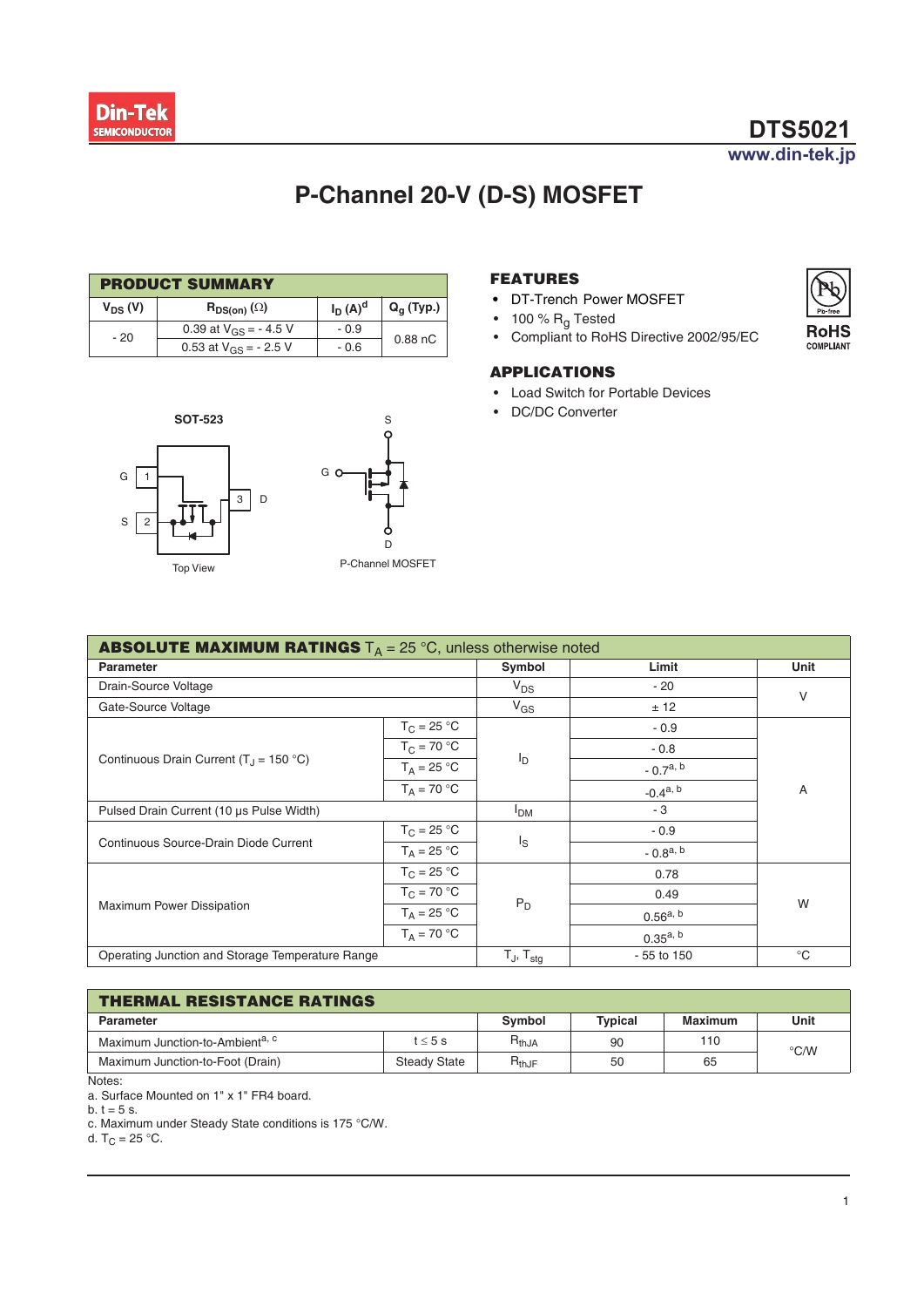# **DTS5021**

### www.din-tek.jp

| <b>SPECIFICATIONS</b> $T_{\text{I}} = 25 \degree C$ , unless otherwise noted |                                                                                        |                                                                        |        |        |        |                     |  |
|------------------------------------------------------------------------------|----------------------------------------------------------------------------------------|------------------------------------------------------------------------|--------|--------|--------|---------------------|--|
| <b>Parameter</b>                                                             | Symbol                                                                                 | <b>Test Conditions</b>                                                 | Min.   | Typ.   | Max.   | Unit                |  |
| <b>Static</b>                                                                |                                                                                        |                                                                        |        |        |        |                     |  |
| Drain-Source Breakdown Voltage                                               | $\mathsf{V}_{\mathsf{DS}}$                                                             | $V_{GS} = 0$ V, $I_D = -250$ $\mu$ A                                   | - 20   |        |        | V                   |  |
| V <sub>DS</sub> Temperature Coefficient                                      | $\Delta V_{DS}/T_J$                                                                    | $I_D = -250 \mu A$                                                     |        | $-20$  |        | $mV$ <sup>o</sup> C |  |
| V <sub>GS(th)</sub> Temperature Coefficient                                  | $\Delta V_{GS(th)}/T_J$                                                                |                                                                        |        | $-2.5$ |        |                     |  |
| Gate-Source Threshold Voltage                                                | $V_{GS(th)}$                                                                           | $V_{DS} = V_{GS}$ , $I_D = -250 \mu A$                                 | $-0.5$ |        | $-1.5$ | $\vee$              |  |
| Gate-Source Leakage                                                          | l <sub>GSS</sub>                                                                       | $V_{DS} = 0 V, V_{GS} = \pm 8 V$                                       |        |        | ±100   | nA                  |  |
|                                                                              |                                                                                        | $V_{DS}$ = - 16 V, V <sub>GS</sub> = 0 V                               |        |        | - 1    |                     |  |
| Zero Gate Voltage Drain Current                                              | <b>I</b> <sub>DSS</sub>                                                                | $V_{DS}$ = - 16 V, V <sub>GS</sub> = 0 V, T <sub>J</sub> = 55 °C       |        |        | $-10$  | μA                  |  |
| On-State Drain Current <sup>a</sup>                                          | $I_{D(0n)}$                                                                            | $V_{DS} \le -5$ V, $V_{GS} = -4.5$ V                                   | - 3    |        |        | A                   |  |
|                                                                              |                                                                                        | $V_{GS}$ = - 4.5 V, $I_D$ = - 0.4 A                                    |        | 0.39   | 0.48   |                     |  |
| Drain-Source On-State Resistance <sup>a</sup>                                | $R_{DS(on)}$                                                                           | $V_{GS}$ = - 2.5 V, $I_D$ = - 0.4 A                                    |        | 0.53   | 0.65   | Ω                   |  |
| Forward Transconductance <sup>a</sup>                                        | $g_{fs}$                                                                               | $V_{DS}$ = - 10 V, $I_D$ = - 0.4 A                                     |        | 7.5    |        | S                   |  |
| <b>Dynamich</b>                                                              |                                                                                        |                                                                        |        |        |        |                     |  |
| Input Capacitance                                                            | $C_{\text{iss}}$                                                                       |                                                                        |        | 190    |        |                     |  |
| Output Capacitance                                                           | $C_{\rm{oss}}$                                                                         | $V_{DS}$ = - 10 V, $V_{GS}$ = 0 V, f = 1 MHz                           |        | 22     |        | рF                  |  |
| Reverse Transfer Capacitance                                                 | C <sub>rss</sub>                                                                       |                                                                        |        | 9      |        |                     |  |
| <b>Total Gate Charge</b>                                                     | $\mathsf{Q}_{\mathsf{g}}$                                                              | $V_{DS}$ = - 10 V, V <sub>GS</sub> = - 4.5 V, I <sub>D</sub> = - 0.4 A |        | 0.88   |        |                     |  |
| <b>Total Gate Charge</b>                                                     | $Q_{\alpha}$                                                                           |                                                                        |        | 0.75   |        |                     |  |
| Gate-Source Charge                                                           | $\mathsf{Q}_{\mathsf{gs}}$                                                             | $V_{DS}$ = - 10 V, V <sub>GS</sub> = - 2.5 V, I <sub>D</sub> = - 0.4 A |        | 0.62   |        | пC                  |  |
| Gate-Drain Charge                                                            | $\mathsf{Q}_{\mathsf{gd}}$                                                             |                                                                        |        | 0.5    |        |                     |  |
| Gate Resistance                                                              | $R_{q}$                                                                                | $f = 1$ MHz                                                            | 2      | 10     | 20     | Ω                   |  |
| Turn-On Delay Time                                                           | t <sub>d(on)</sub>                                                                     |                                                                        |        | 22     | 40     |                     |  |
| <b>Rise Time</b>                                                             | $t_r$                                                                                  | $V_{DD}$ = - 10 V, R <sub>1</sub> = 5 $\Omega$                         |        | 20     | 40     |                     |  |
| Turn-Off Delay Time                                                          | $t_{d(off)}$                                                                           | $I_D \approx -0.4$ A, $V_{GEN} = -0.5$ V, $R_q = 1$ $\Omega$           |        | 35     | 72     |                     |  |
| <b>Fall Time</b>                                                             | $t_{\rm f}$                                                                            |                                                                        |        | 10     | 20     |                     |  |
| Turn-On Delay Time                                                           | $t_{d(on)}$                                                                            |                                                                        |        | 8      | 16     | ns                  |  |
| <b>Rise Time</b>                                                             | t,                                                                                     | $V_{DD}$ = - 10 V, R <sub>I</sub> = 5 $\Omega$                         |        | 9      | 18     |                     |  |
| <b>Turn-Off Delay Time</b>                                                   | $t_{d(\text{off})}$                                                                    | $I_D \cong -0.4$ A, $V_{GEN} = -4$ V, $R_q = 1$ $\Omega$               |        | 33     | 65     |                     |  |
| Fall Time                                                                    | t <sub>f</sub>                                                                         |                                                                        |        | 9      | 18     |                     |  |
| <b>Drain-Source Body Diode Characteristics</b>                               |                                                                                        |                                                                        |        |        |        |                     |  |
| Continuous Source-Drain Diode Current                                        | l <sub>S</sub>                                                                         | $T_C = 25 °C$                                                          |        |        | $-0.9$ | A                   |  |
| <b>Pulse Diode Forward Current</b>                                           | I <sub>SM</sub>                                                                        |                                                                        |        |        | $-3$   |                     |  |
| <b>Body Diode Voltage</b>                                                    | <b>V<sub>SD</sub></b>                                                                  | $I_S = -0.5 A$ , $V_{GS} = 0 V$                                        |        | $-0.8$ | $-1.2$ | $\vee$              |  |
| Body Diode Reverse Recovery Time                                             | $t_{rr}$                                                                               |                                                                        |        | 22     | 35     | ns                  |  |
| Body Diode Reverse Recovery Charge                                           | $\mathsf{Q}_{\mathsf{rr}}$<br>$I_F = -0.5$ A, dl/dt = 100 A/µs, T <sub>J</sub> = 25 °C |                                                                        |        | 13     | 25     | nC                  |  |
| Reverse Recovery Fall Time                                                   | $t_a$                                                                                  |                                                                        |        | 9      |        |                     |  |
| Reverse Recovery Rise Time                                                   | $t_{b}$                                                                                |                                                                        |        | 12     |        | ns                  |  |

Notes:

a. Pulse test; pulse width  $\leq 300$  μs, duty cycle  $\leq 2$  %.

b. Guaranteed by design, not subject to production testing.

Stresses beyond those listed under "Absolute Maximum Ratings" may cause permanent damage to the device. These are stress ratings only, and functional operatior<br>of the device at these or any other conditions beyond those in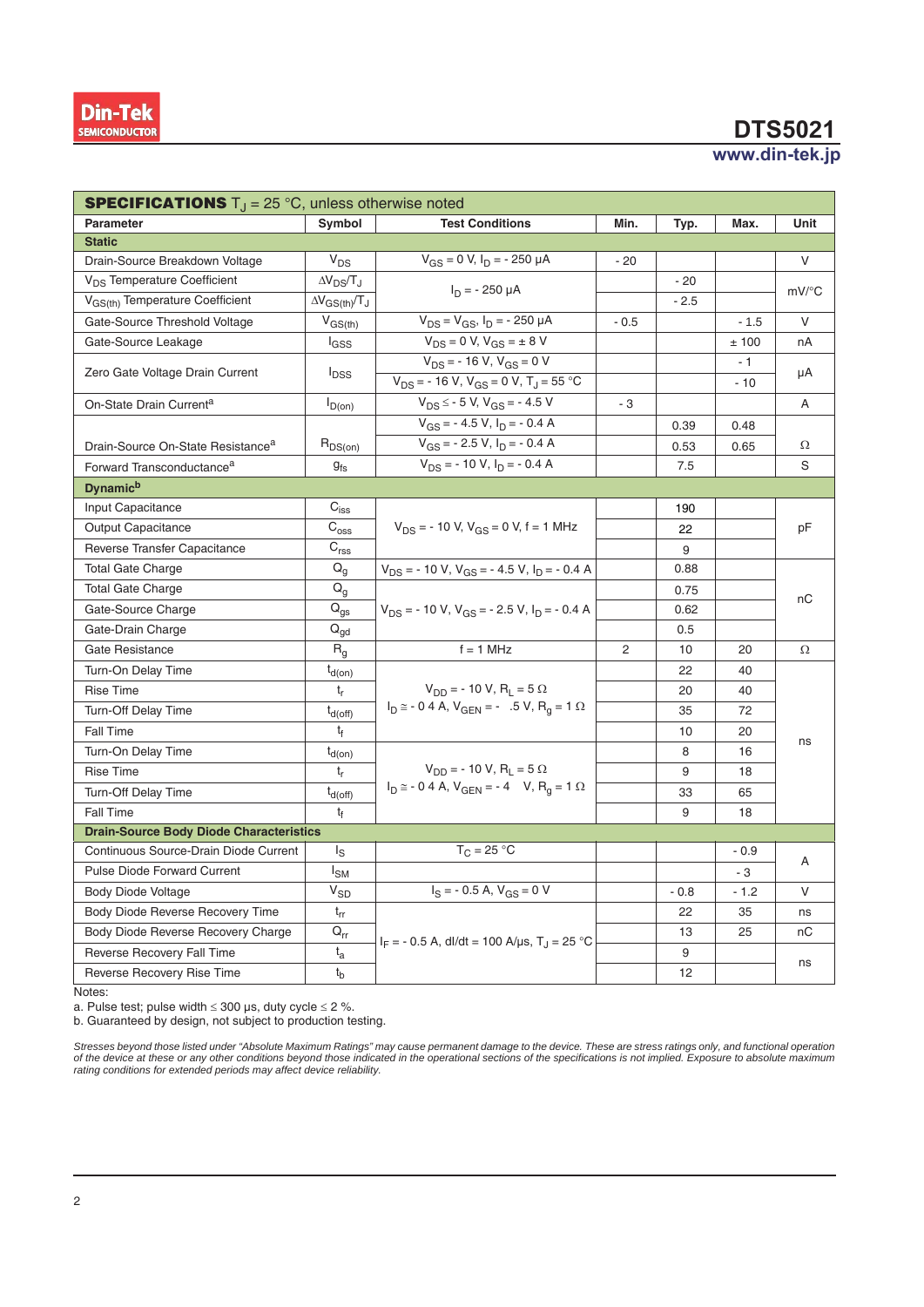



**Gate Charge**

0.0 0.2 0.4 0.6 0.8 1.0

Qg - Total Gate Charge (nC)

0.0

### **TYPICAL CHARACTERISTICS** 25 °C, unless otherwise noted

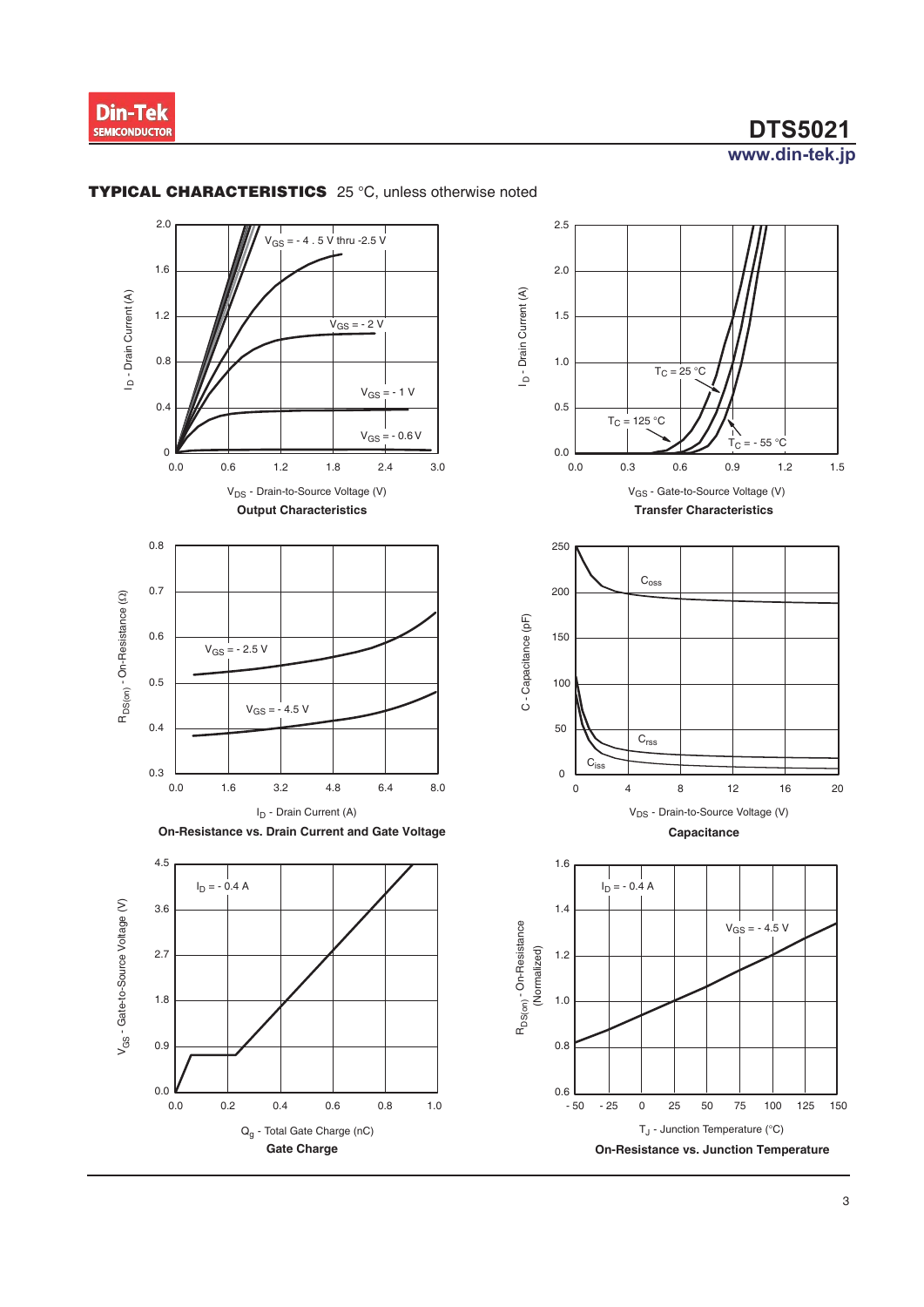



#### **TYPICAL CHARACTERISTICS** 25 °C, unless otherwise noted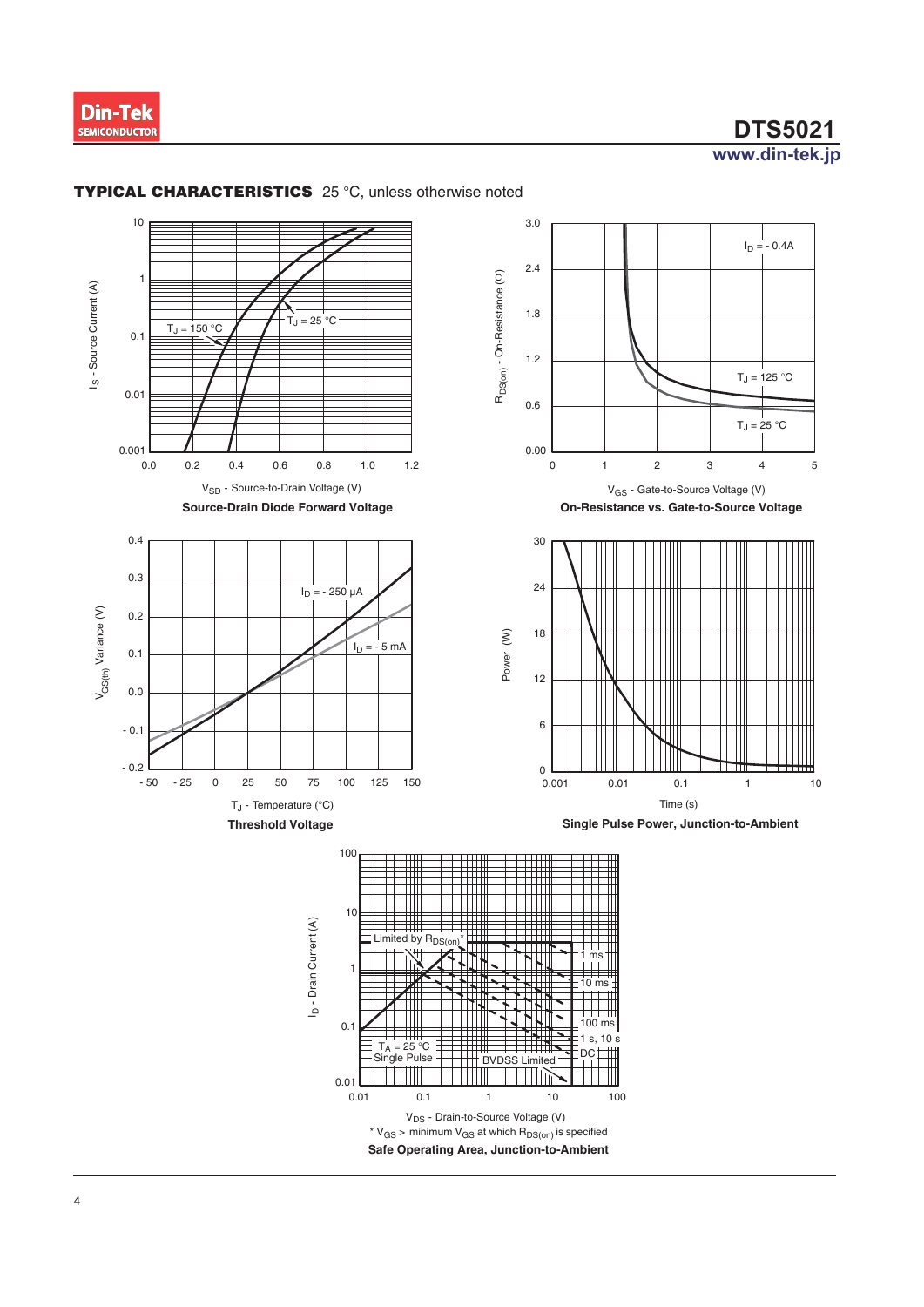



### **TYPICAL CHARACTERISTICS** 25 °C, unless otherwise noted

\* The power dissipation P<sub>D</sub> is based on T<sub>J(max)</sub> = 150 °C, using junction-to-case thermal resistance, and is more useful in settling the upper dissipation limit for cases where additional heatsinking is used. It is used to determine the current rating, when this rating falls below the package limit.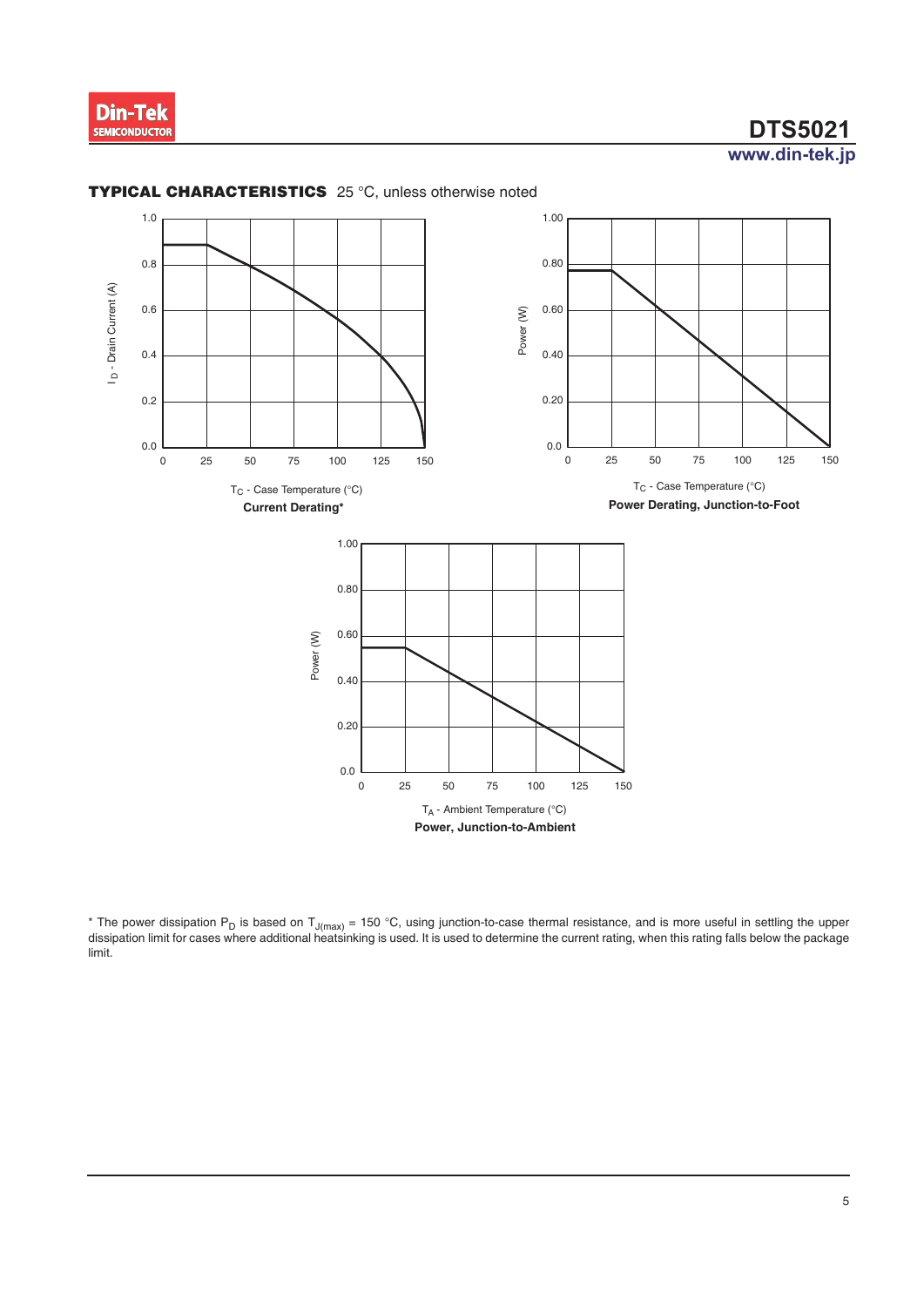



#### **TYPICAL CHARACTERISTICS** 25 °C, unless otherwise noted

**Normalized Thermal Transient Impedance, Junction-to-Foot**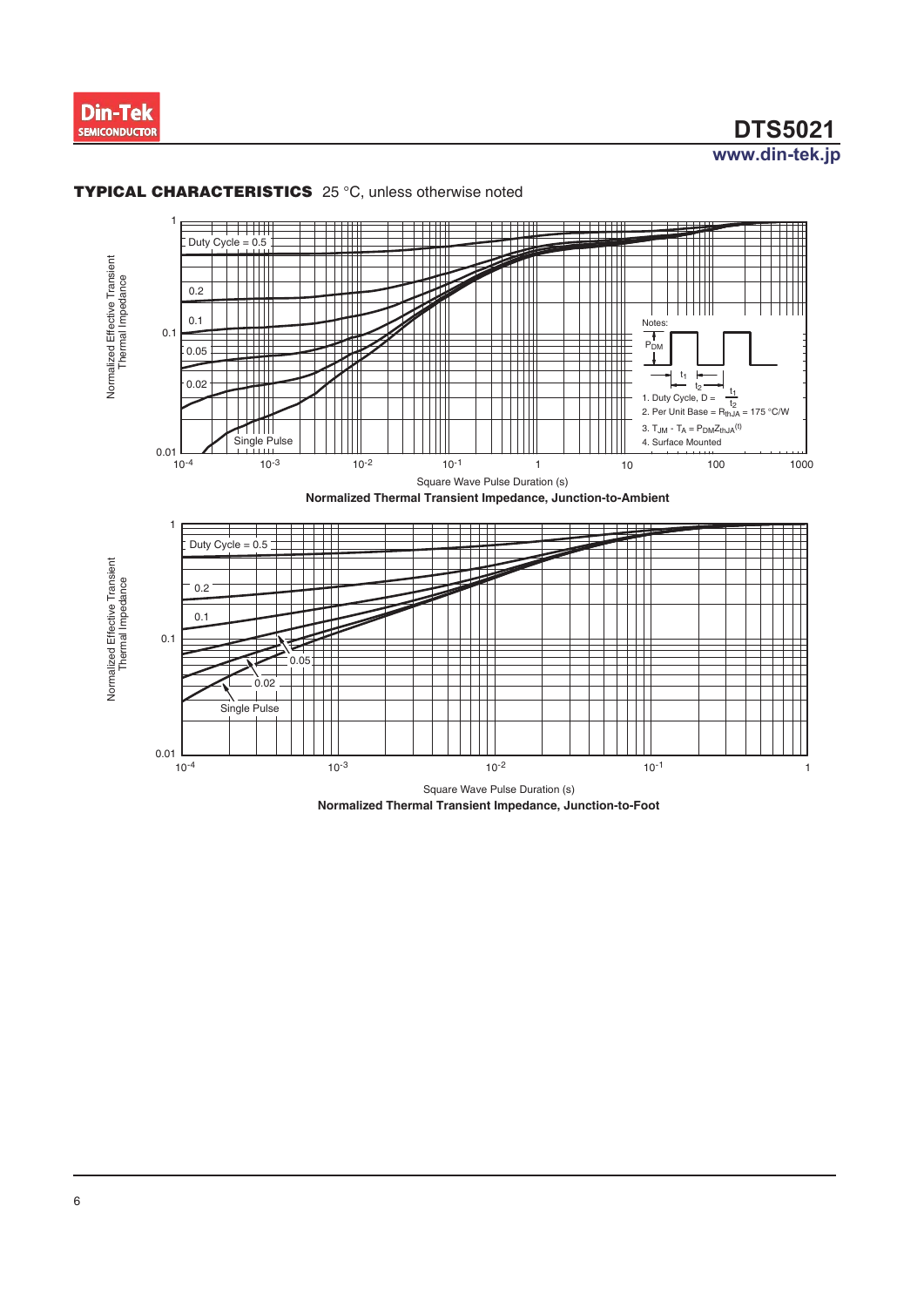

 $\overline{\phantom{0}}$ L1



### **S**05**: 3 Leads**

#### **Notes**

Dimensions in millimeters will govern.

- $\sqrt{1}$ . Dimension D does not include mold flash, protrusions or gate burrs. Mold flash protrusions or gate burrs shall not exceed 0.10 mm per end. Dimension E1 does not include Interlead flash or protrusion. Interlead flash or protrusion shall not exceed 0.10 mm per side.
- $\sqrt{2}$ . Dimensions D and E1 are determined at the outmost extremes of the plastic body exclusive of mold flash, tie bar burrs, gate burrs and interelead flash, but including any mismatch between the top and bottom of the plastic body.

 $\sqrt{3}$  Datums A, B and D to be determined 0.10 mm from the lead tip.

 $\sqrt{4}$ . Terminal positions are shown for reference only.

 $\sqrt{\frac{1}{5}}$ These dimensions apply to the flat section of the lead between 0.08 mm and 0.15 mm from the lead tip.

| <b>DIMENSIONS</b> | <b>TOLERANCES</b> |  |  |
|-------------------|-------------------|--|--|
| aaa               | 0.10              |  |  |
| bbb               | 0.10              |  |  |
| CCC               | 0.10              |  |  |
| ddd               | 0.10              |  |  |

| DIM.           | <b>MILLIMETERS</b> |                          |              |             |
|----------------|--------------------|--------------------------|--------------|-------------|
|                | MIN.               | NOM.                     | MAX.         | <b>NOTE</b> |
| Α              | -                  |                          | 0.80         |             |
| $A_1$          | 0.00               | $\overline{\phantom{a}}$ | 0.10         |             |
| A <sub>2</sub> | 0.65               | 0.70                     | 0.80         |             |
| $B_1$          | 0.19               |                          | 0.24         | 5           |
| b <sub>1</sub> | 0.17               |                          | 0.21         |             |
| c              | 0.13               |                          | 0.15         | 5           |
| C <sub>1</sub> | 0.10               |                          | 0.12         | 5           |
| D              | 1.48               | 1.575                    | 1.68         | 1, 2        |
| Е              | 1.50               | 1.60                     | 1.70         |             |
| $E_1$          | 0.66               | 0.76                     | 0.86         | 1, 2        |
| e <sub>1</sub> |                    |                          |              |             |
| e <sub>2</sub> |                    |                          |              |             |
| $e_3$          | 0.50 BSC           |                          |              |             |
| L              | 0.15               | 0.205                    | 0.30         |             |
| $L_1$          | 0.40 ref.          |                          |              |             |
| $L_2$          | 0.15 BSC           |                          |              |             |
| $\theta$       | $0^{\circ}$        |                          | $8^\circ$    |             |
| $\theta_1$     | $4^\circ$          |                          | $10^{\circ}$ |             |

 $\mathbf{c}$ 

 $\alpha$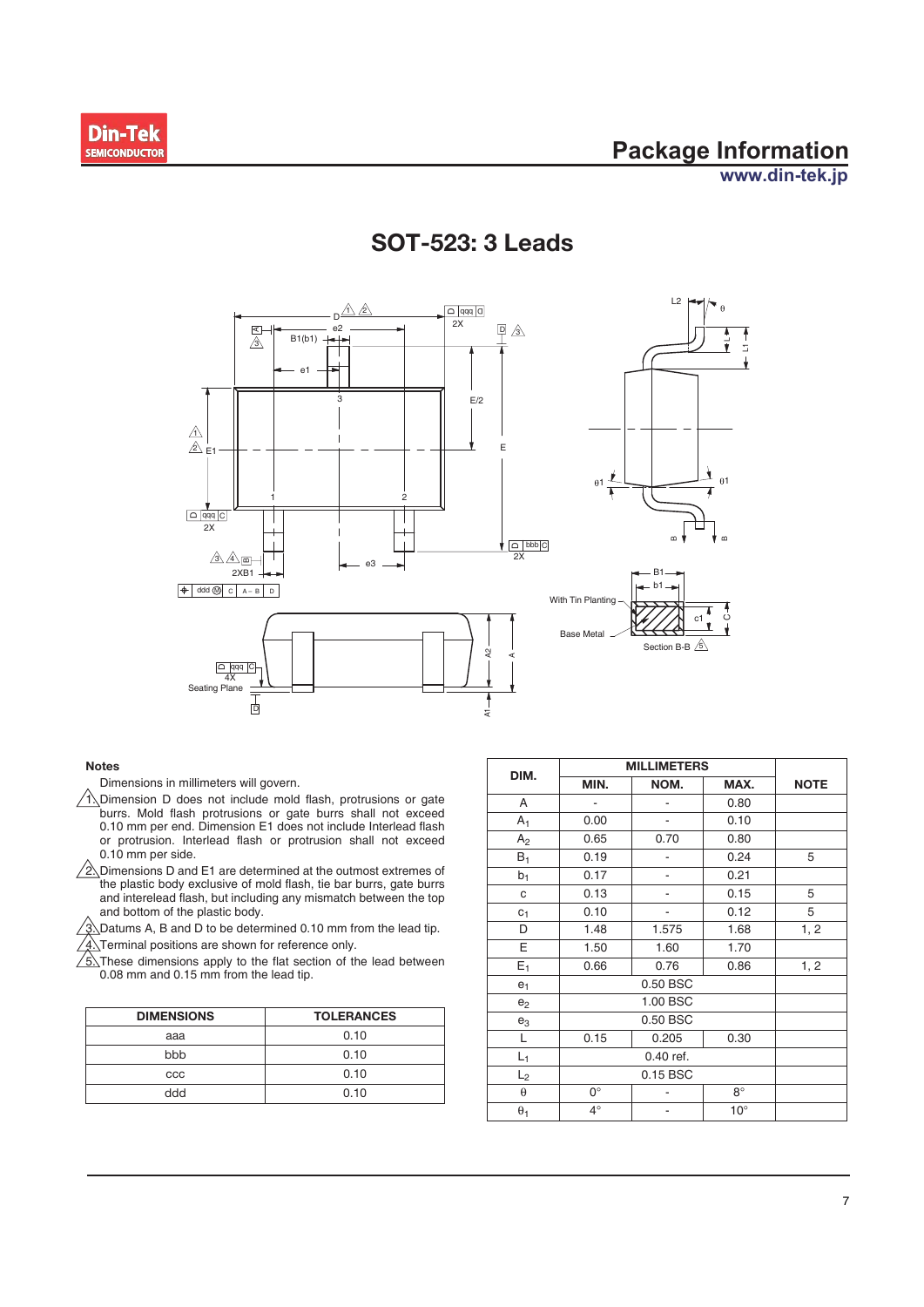

### **RECOMMENDED MINIMUM PADS FOR SOT523: 3-Lead**



Recommended Minimum Pads Dimensions in Inches/(mm)